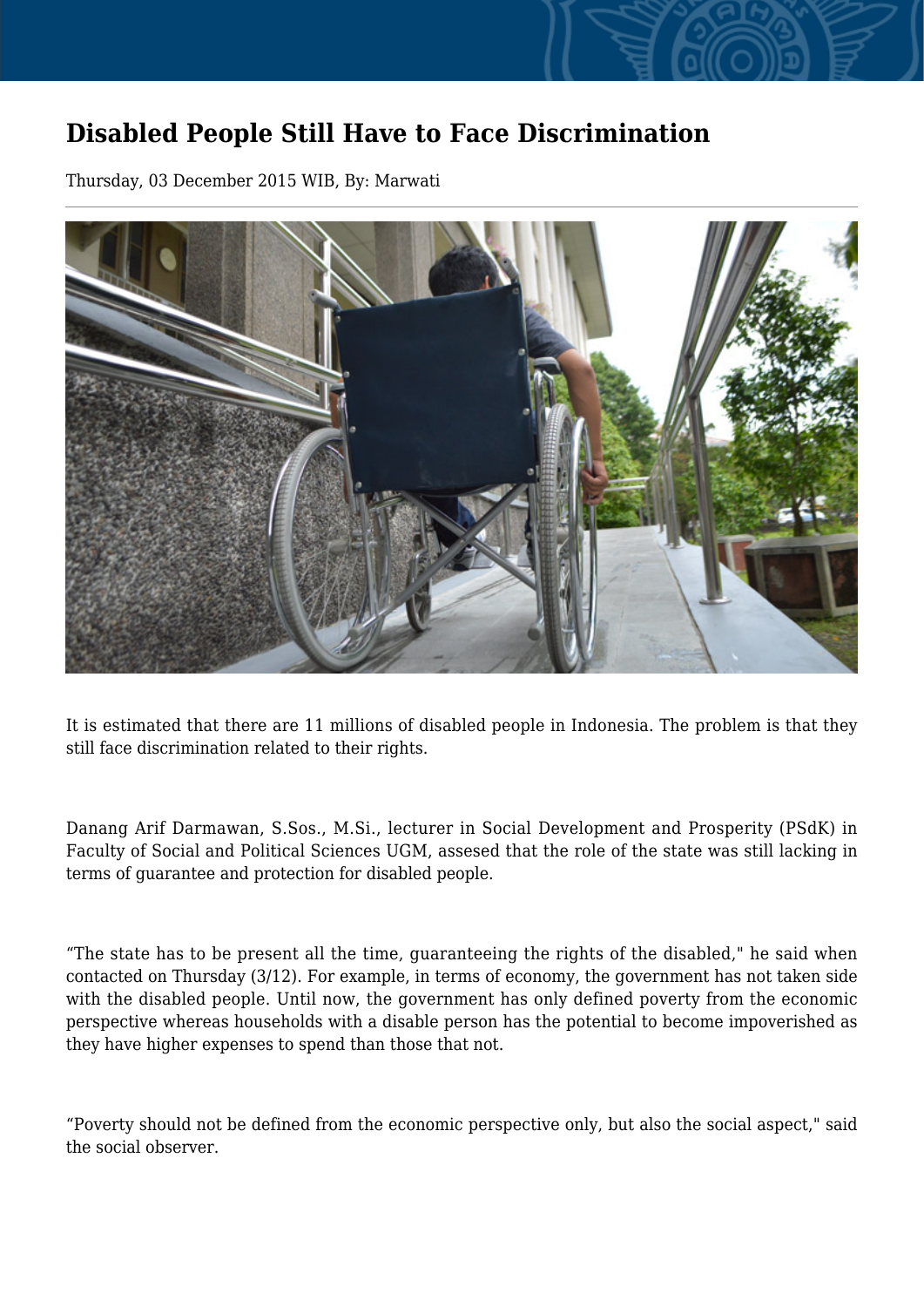In terms of education, the government has to provide access to the disabled to have basic, inclusive education and continuing.

"Funding cannot be equalised to that in regular schools, other aspects such as supporting education and health should also be guaranteed."

Danang highlighted the need to raise awareness among people of disabled people as these people are equal with others but they have different requirements.

## **Parents' Lack of Acceptance**

Disabled people have the same rights as others, including of education. Unfortunately, not all disabled children can access education well. One of the reasons is the lack of parents' acceptance.

Separately, Drs. Aisah Indati, M.S., lecturer in Faculty of Psychology UGM, said currently not a few parents cannot yet accept the fact that they have children with different needs. Many are ashamed, even hide their children from others.

"Parents' acceptance is very low, they are ashamed and tend to hide the fact," she said. This causes the condition to get worse as the children eventualy receive less attention.

In her opinion, the parents have important roles in dealing with these children for them to grow well. Awareness is required for parents to willingly accept the condition and later give them their support.

"The role of parents very much affects the development of disabled children," said the lecturer who teaches the Psychology of Children with Special Needs.

Indati said these children have the same rights with other children, but they need different treatment.

Competence enhancement for mentors, teachers or inclusive schools is also needed to increase their knowledge and insight in treating children with special needs.